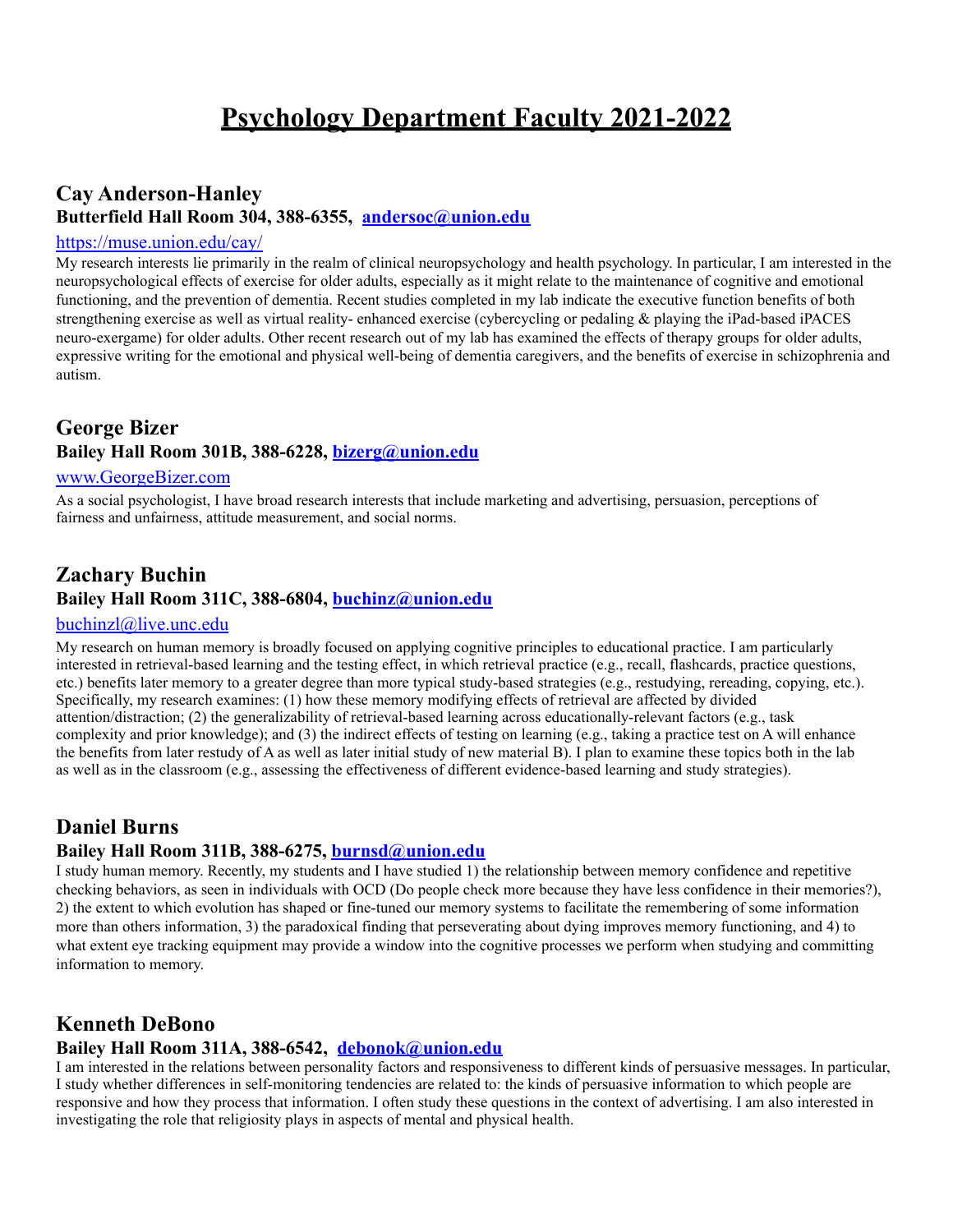### **Timothy George Bailey Hall Room 307, 388-6882, [georget3@union.edu](mailto:georget3@union.edu)**

#### https://sites.google.com/site/timggeorge/

My research broadly explores how people generate original ideas, solve problems creatively, and connect concepts through analogy. I use experimental methods to understand the conditions that cause mental fixation in these situations, as well as what conditions mitigate this mental fixation.

Some of my work includes 1) the effects of exposure to example ideas on subsequent creativity. Examples may constrain or stimulate ideas depending on the type of examples. 2) How people process metaphoric language. Understanding metaphors may require inhibiting literal information. 3) The potentially positive impact of constraints in generating ideas. 4) The role of metacognitive biases in creative problem solving 5) How we overcome a focus on surface features when making deeper analogical connections across concepts.

Some more recent interests include how visuospatial imagination may impact creative idea generation, as well as how student exercises incorporating creativity may impact learning..

# **Joshua Hart Bailey Hall Room 302, 388-6353, [hartj@union.edu](mailto:hartj@union.edu)**

#### <http://muse.union.edu/psychology/joshua-hart/>

I have three overlapping areas of research interests: (1) The effects of psychological security and insecurity. Humans are fundamentally motivated to feel secure, which affects us in many ways. I and my students have studied the effects of security and insecurity on close relationships, self-esteem (e.g., academic, athletic, and appearance goals), attitudes (e.g., belief in evolution and intelligent design; support for military interventions and political candidates, belief in conspiracy theories), risk-taking, information-processing, and decision-making. (2) Attachment and close relationships. I am interested in how security-related individual differences (especially attachment style) influence close relationship and non-relationship phenomena. (3) Self-esteem and belief systems. I am also interested in the ways that people enhance and maintain their self-esteem and beliefs about the world. Therefore, research on self-esteem or worldviews (e.g., politics, religion, morality) is generally in my wheelhouse.

# **Jenny Weil Malatras**

# **Bailey Hall 313, 518-388-6825, [malatraj@union.edu](mailto:malatraj@union.edu)**

As a pediatric psychologist, my clinical work and research encompasses an integrated field that addresses a range of issues related to the physical and psychological health and development of children, adolescents and their families. My research interests broadly focus on the influences of the family environment on child, adolescent and emerging adult adjustment. I am particularly interested in the ways in which aspects of the family environment, including family stability and parenting practices, influence self-regulatory processes, including emotion regulation and health-related behaviors and outcomes. Additionally, I am interested in examining the impact of prevention and treatment initiatives for children, youth and families that comprehensively address family wellness and are based on integrated, multidisciplinary models of care.

# **Conor O'Dea Bailey Hall 301D, 518-388-6054, [odeac@union.edu](mailto:odeac@union.edu)**

#### <http://odealab.weebly.com/>

My research focuses on factors that affect how individuals perceive, as well as how individuals attempt to justify, antisocial behavior. I approach these topics across two main areas. The first is understanding how different groups in society use derogative language and humor to derogate people belonging to other groups and also factors that promote intergroup affiliation. My second area of research is involved in understanding the link between masculine honor beliefs and expectations for people to respond violently to threats and insults. It is my theoretical perspective that, in order to better understand why people exhibit antisocial behaviors even though they are aware of societal norms that vilify these expressions (e.g., physical violence, racial discrimination), we should examine factors that affect the justification as well as the suppression of antisocial behaviors.